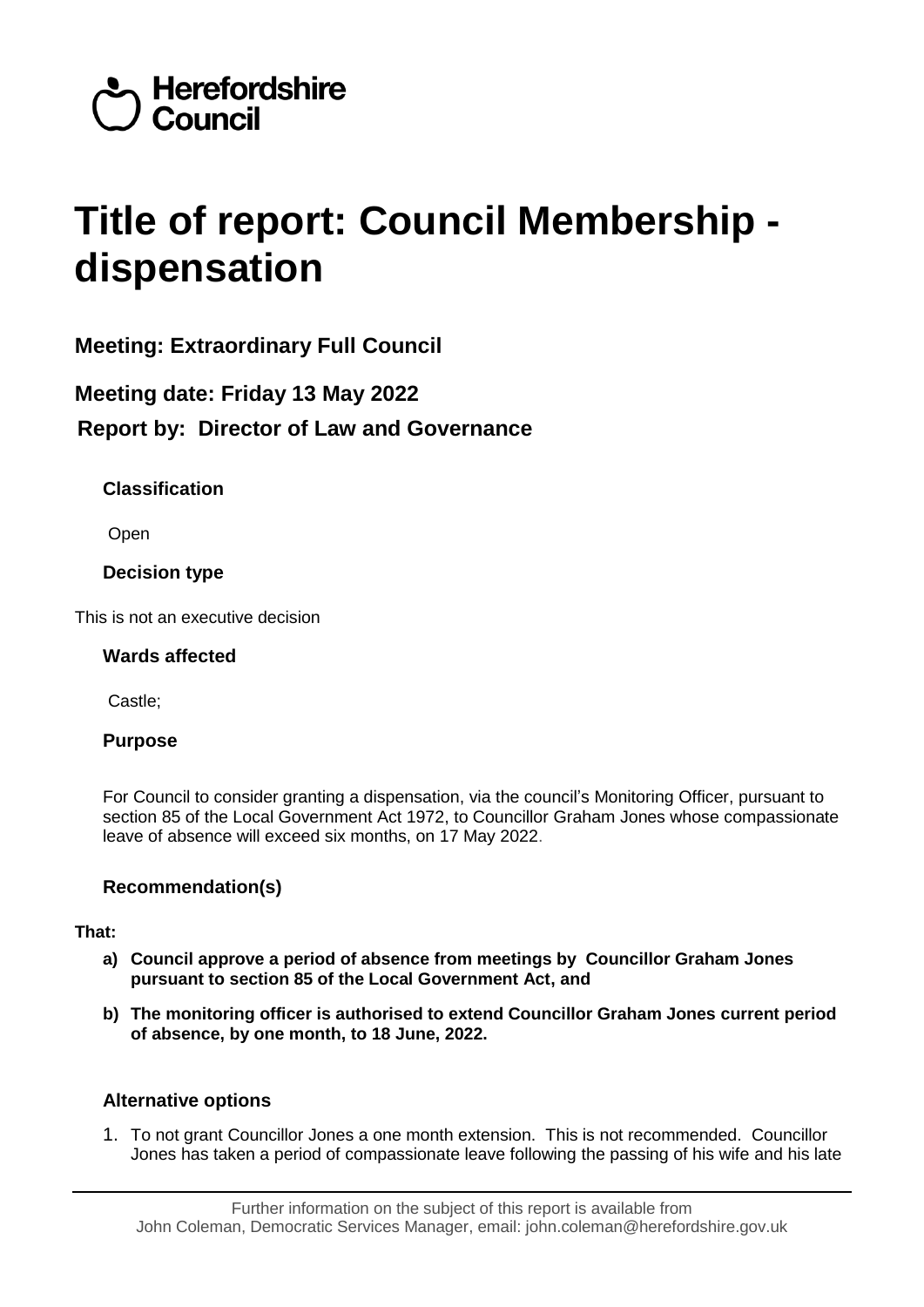mother. Despite these significant life events, Councillor Jones remains committed to serving his community and his constituents in the Castle ward as their local member.

2. It is open to Council to authorise a longer, or a shorter period of absence. The period to 18 June, 2022 is recommended because it is a reasonable period within which the councillor may return to duties and, should it be necessary, enables Council to consider the matter further, if necessary, at its meeting scheduled on 20 May, 2022.

#### **Key considerations**

- 3. On 17 November 2021, Councillor Graham Jones was granted by the Monitoring officer at that time a period of compassionate leave following the passing of his wife. During the run up to his wife's passing Councillor Jones had been a principal carer, alongside balancing his work commitments and his council duties.
- 4. Approximately 18 months prior to this Cllr Jones also lost his mother.
- 5. Both of Cllr Jones's losses occurred during and with COVID 19 lockdown being in full force. This meant that close friends and family, some of whom live overseas, were unable to physically extend their condolences, remembrance and support to Councillor Jones and his immediate family.
- 6. Following these significant life events, Cllr Jones sought and was granted compassionate leave of absence. He has spent much of this time with his immediate family - recently travelling to Canada to see his brother.
- 7. Under the council's constitutional provisions (Sections: 2.2.20 to 2.2.21) a councillor will cease being a councillor if they fail to attend meetings of the council for a period of six months without prior approval of the council meeting. Councillor Jones's period of compassionate leave ends on 16 May 2022. He is unable to physically attend a council committee meeting prior to his six month non-attendance deadline. This will mean an automatic disqualification from 17 May onwards.
- 8. Prior to his compassionate leave being granted on 17 May 2022, Councillor Jones was an active councillor. He has a good attendance record at both full Council and through membership of the Planning and Regulatory Committee. Since May 2019, he has attended 36 meetings out of 50. The 14 meetings Councillor Jones has issued apologies for came in the preceding months to his wife's sad death.
- 9. In discussions with the True Independent's group leader and democratic services manager, Councillor Jones has made his position clear. He wishes to stay on as a local councillor for his remaining term of office. He has noted his continuing commitment and sense of duty to his community in representing their priorities as a local councillor.
- 10. To enable Councillor Jones to continue in his role as a councillor beyond 17 May 2022, council must take a decision as to whether it will give approval for the Monitoring Officer to provide a dispensation from automatic disqualification office.

# **Community impact**

11. Councillors are directly elected to represent the interests of their ward as well as the whole county. To ensure that the residents of Castle ward retain democratic representation during Councillor Jones's leave of absence, one of his group members, Councillor Mike Jones, is providing ward support on behalf of Councillor Graham Jones.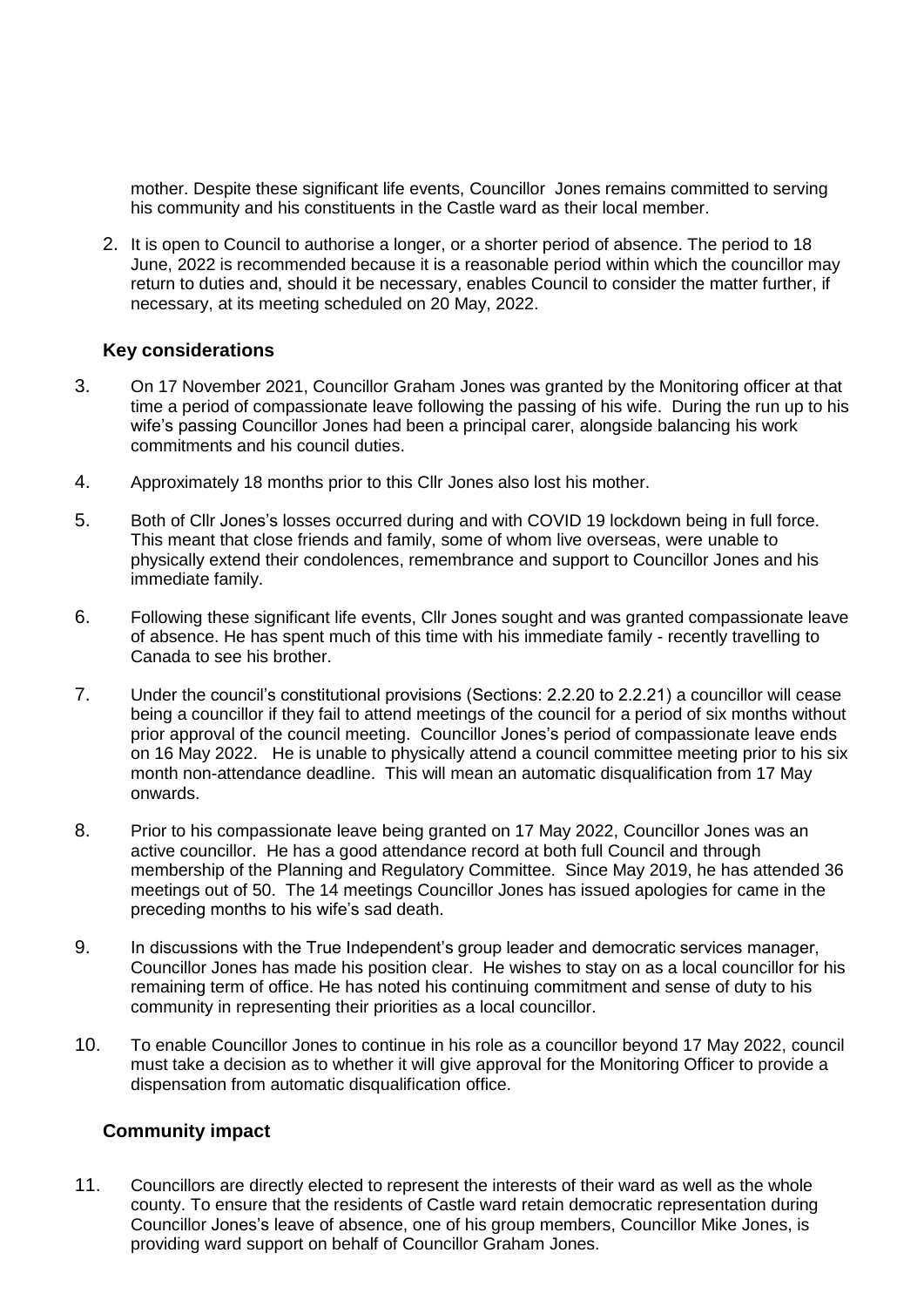# **Environmental Impact**

12. This decision has no direct consequences to delivering the council's environmental policy [commitments.](https://www.herefordshire.gov.uk/download/downloads/id/8985/environmental_policy_2019.pdf) This is a decision on back office functions that will have minimal environmental impacts.

# **Equality duty**

13. Under section 149 of the Equality Act 2010, the 'general duty' on public authorities is set out as follows:

A public authority must, in the exercise of its functions, have due regard to the need to -

- (a) eliminate discrimination, harassment, victimisation and any other conduct that is prohibited by or under this Act;
- (b) advance equality of opportunity between persons who share a relevant protected characteristic and persons who do not share it;
- (c) foster good relations between persons who share a relevant protected characteristic and persons who do not share it.
- 14. In consideration of a one month extension to Councillor Graham Jones's leave of absence on compassionate grounds, regard should be paid to a reasonable adjustment to support the councillor to resume his duties.

# **Resource implications**

- 15. There are no new resource implications from this decision. If an extension of Councillor Jones's leave of absence is agreed, he will continue to receive his basic allowance
- 16. If Council were not agree to a dispensation being provided this would lead to an instant disqualification, in pursuant of Section 85 (1) of the Local Government Act 1972. This in turn would trigger a local by-election which has an indicative cost of around £5 to 6k

# **Legal implications**

- 17. Section 85(i) of the Local Government Act 1972 states "if a member of a Local Authority fails throughout a period of six consecutive months from the date of his last attendance to attend any meeting of the Authority, he shall unless the failure was due to some reason approved by the Authority before the expiry of that period cease to be a Member of the Council.
- 18. Attendance in an official capacity at a meeting of a committee or sub-committee of the council or at any meeting of a joint committee or other such body discharging functions of the council or at any meeting as a representative of the council is deemed to be a 'meeting of the council'.
- 19. If after six months from the date of a member's last attendance to attend any meeting, the council has not approved the absence then the member as a result of the operation of law ceases to be a member of the council from that date. The six months runs from the date of the member's last attendance and approval must be given within that six month period.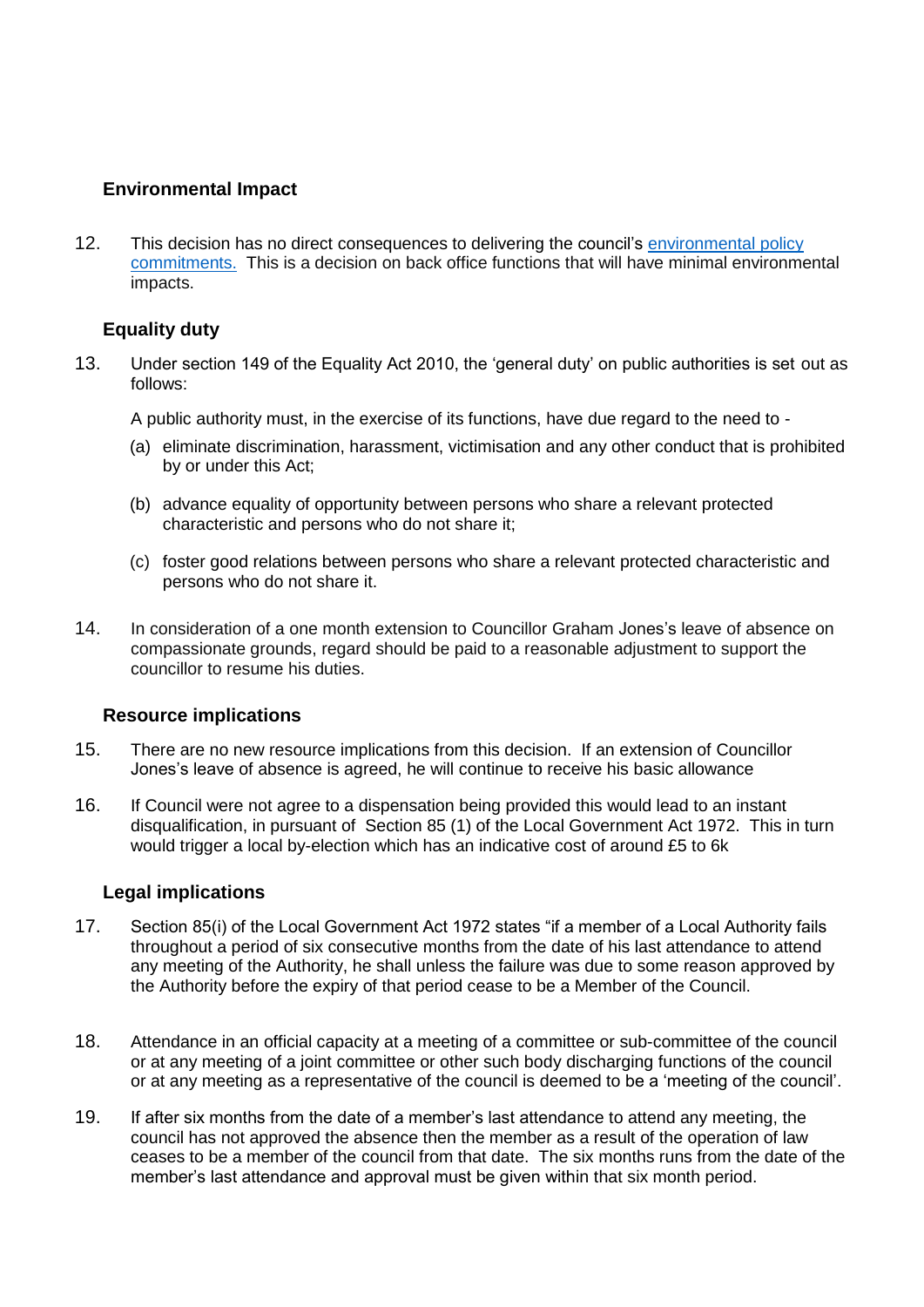- 20. Once approval had been given and it can be for no more than 6 months prospectively or retrospectively or a combination of both – this statutory six months period begins to run from the end of the period for which approval has been given.
- 21. If Councillor Jones is likely to remain absent from the council beyond 16 May 2022 then, the need for dispensation arises before 16 May 2022. If Councillor Jones fails to attend any meeting of the council after 17 May 2022 he would be disqualified as a Councillor under the statutory provision (Section 85(1) of the Local Government Act 1972) unless the council passes a dispensation resolution before that date.

#### **Risk management**

| <b>Risk / opportunity</b>                                                                                    | <b>Mitigation</b>                                                                                                                                              |
|--------------------------------------------------------------------------------------------------------------|----------------------------------------------------------------------------------------------------------------------------------------------------------------|
| There is a risk of adverse public perception<br>to the extension of a one month period of<br>non-attendance. | The report to Council sets out clear and<br>justifiable reasons as to why a short<br>extension is being sought.                                                |
|                                                                                                              | The council has a duty to assist officers and<br>councillors and offer a reasonable<br>adjustment to ensure they can resume their<br>duties following absence. |

#### **Consultees**

22.Group Leaders were consulted ahead of the Monitoring Officer seeking their support for approval from the Chief Executive to hold an extraordinary council meeting for council to consider. While not a formal decision making forum, Group Leaders signalled their support for the extraordinary council meeting to take place.

# **Appendices**

None

# **Background papers**

None

# **Report Reviewers Used for appraising this report:**

| Please note this section must be completed before the report can be published |                            |                 |
|-------------------------------------------------------------------------------|----------------------------|-----------------|
| Governance                                                                    | <b>Matthew Evans</b>       | Date 03/05/2022 |
| Finance                                                                       | Louise Devlin              | Date 04/05/2022 |
| Legal                                                                         | <b>Kate Charlton</b>       | Date 04/05/2022 |
| <b>Communications</b>                                                         | <b>Luenne Featherstone</b> | Date 04/05/2022 |
| <b>Equality Duty</b>                                                          | <b>Harriett Yellin</b>     | Date 05/05/2022 |